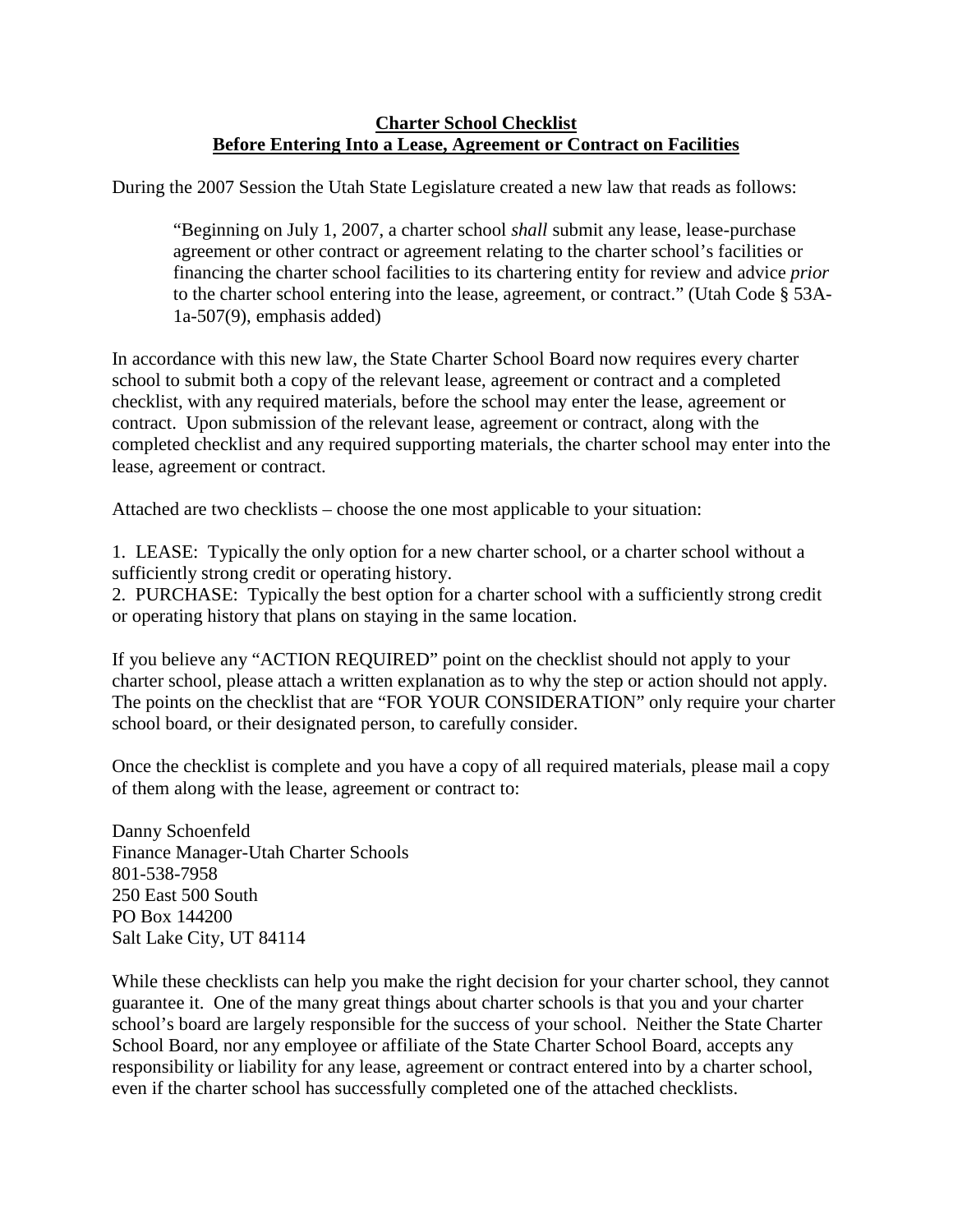## **Checklist #1: LEASE**

□ 1. FOR YOUR CONSIDERATION: Do you have the credit or operating history to buy instead of lease?

> If yes, carefully evaluate the benefits of purchasing over leasing, and use Checklist #2.

If no, proceed to question #2.

□ 2. FOR YOUR CONSIDERATION: Do you need a new building, or can you use or renovate an existing building? (If you can lease an existing building for one or two years, you might then have the credit or operating history to borrow the money to build a new building at a relatively lower price.)

□ 3. FOR YOUR CONSIDERATION: Is the location or building in a convenient location for the students you hope to serve? (Remember that the majority of your students will likely be driven to your school every day – too much traffic at peak times could cause problems for both you and the surrounding neighborhood.)

□ 4. FOR YOUR CONSIDERATION: Are the facilities adequate? (Enough classrooms, bathrooms, gym space, cafeteria, offices, playground, parking space, room for expansion, etc.)

□ 5. ACTION REQUIRED: Can you afford the rental payments?

**REQUIRED MATERIAL**: Attach a document showing the likely annual rent payment for the entire term of your lease, and the best estimate of what percent of your total budget such payment will be on an annual basis. Circulate a copy of this analysis to every board member of your school before they consider approving the lease in #12 below.

□ 6. FOR YOUR CONSIDERATION: Is the term sufficiently long? Do you have a renewal option?

□ 7. FOR YOUR CONSIDERATION: Do you have an option to buy your leased facilities at some point? If so, is the option reasonable and comprehensible? (Note that after one or two years of solid operating history, most charter schools can purchase their building and reap a number of financial benefits – see Checklist #2 for more information.)

□ 8. FOR YOUR CONSIDERATION: What are you responsible for under the Lease, and what is your landlord responsible for? (These items can be substantial – insurance, property taxes and utilities can all be expensive.)

□ 9. ACTION REQUIRED: Did an experienced real estate attorney review your lease and explain to your board each and every provision to their satisfaction?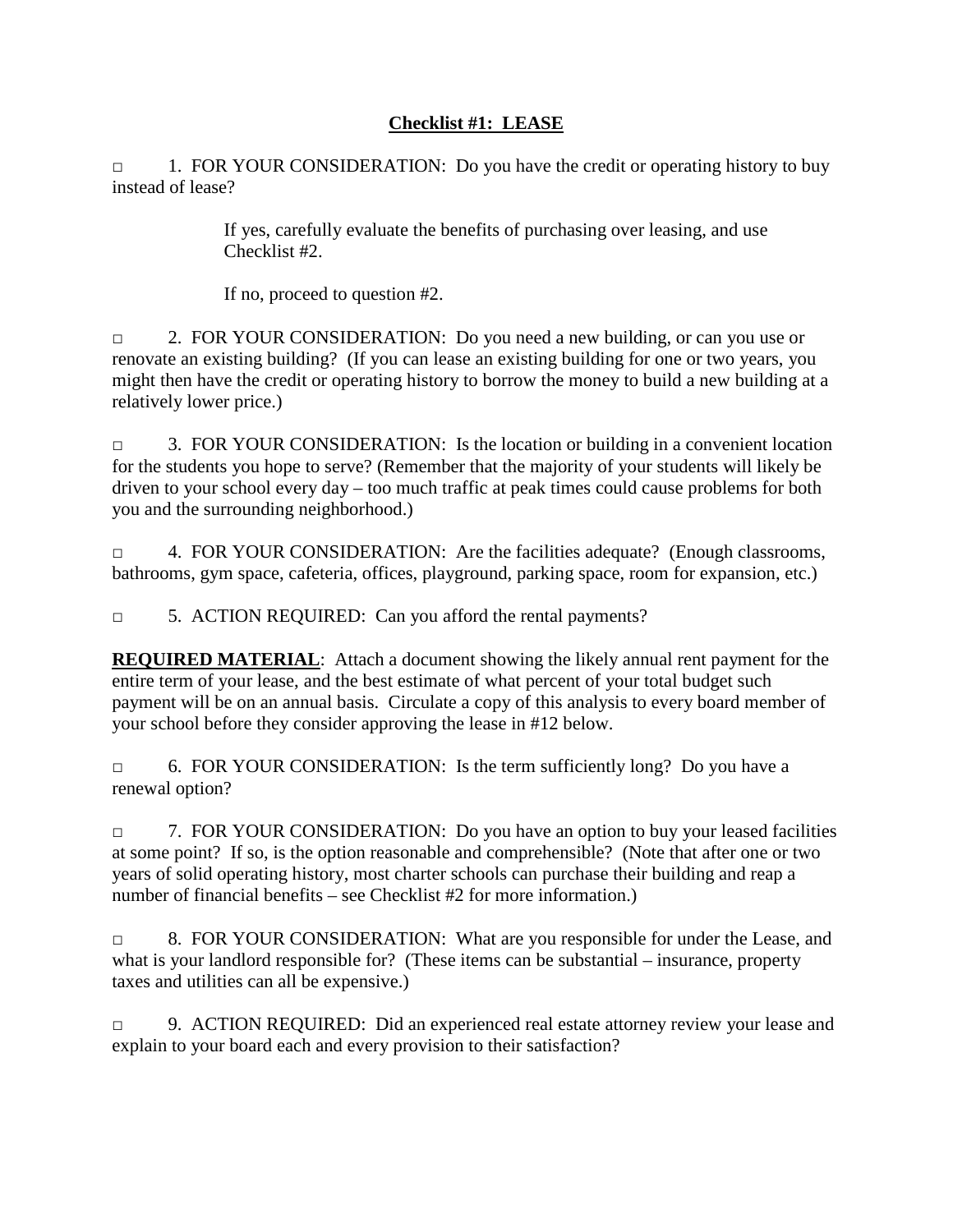□ 10. ACTION REQUIRED: Did your board issue an RFP requesting proposals for what you believe would best suit your needs? Did you consider proposals from at least two viable providers of a leased facility?

□ 11. FOR YOUR CONSIDERATION: Will the building be ready for you when school starts? Are there any penalties or back-up plans if it is not ready on time? (Note that your charter school can be swiftly destroyed by opening late. After a substantial delay many students will want to return to school, and could enroll at another school. In addition, the majority of your funding is calculated by the number of students *attending* your charter school on October 1. If your students are not attending school on October 1, the loss of funding will likely lead the State Charter School Board to consider revoking your charter.)

□ 12. ACTION REQUIRED: Your entire board must review and approve either: (a) the key terms of the Lease (i.e. price, term and option to purchase) or (b) the final copy of the Lease; and then approve a single board member to sign the Lease, or have a majority of the board members sign the Lease.

**REQUIRED MATERIAL:** Attach a copy of the Resolution your board passed in an open and noticed meeting approving the key terms of your lease (price, term and option to purchase) or the final version of your Lease.